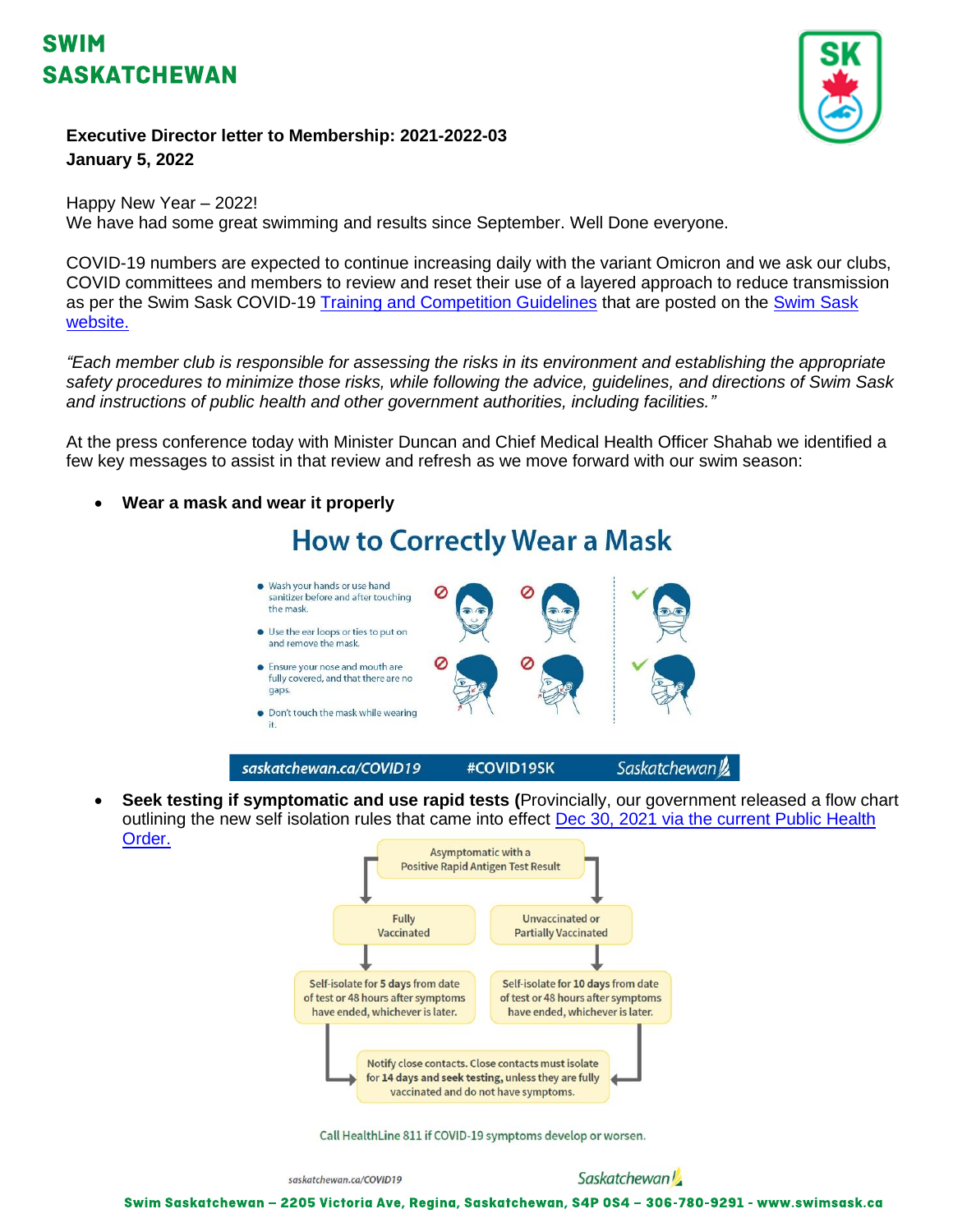## SWIM **SASKATCHEWAN**



- **"Cohorting"** was mentioned in relation to education but is a good practice for Club Covid Committees to review and possibly return to smaller groups, to help reduce transmission.
- **If sick or symptomatic stay home**, only participate if you are asymptomatic/symptom-free. Follow Positive Case and Close Contact process. Today, January 5, 2022 The Government of Saskatchewan released details regarding [COVID-19 Case and Contact Management in Schools.](https://www.saskatchewan.ca/government/health-care-administration-and-provider-resources/treatment-procedures-and-guidelines/emerging-public-health-issues/2019-novel-coronavirus/about-covid-19/covid-19-case-and-contact-management-in-schools) This information is important to know and understand, as most of our swimmers are school aged. Below is a chart outlining the student close contact protocol for students:

## **Self-Isolation Requirements for Students**

Effective: January 5, 2022





#### **Better Lives Through Swimming**

Swim Saskatchewan - 2205 Victoria Ave, Regina, Saskatchewan, S4P 0S4 - 306-780-9291 - www.swimsask.ca